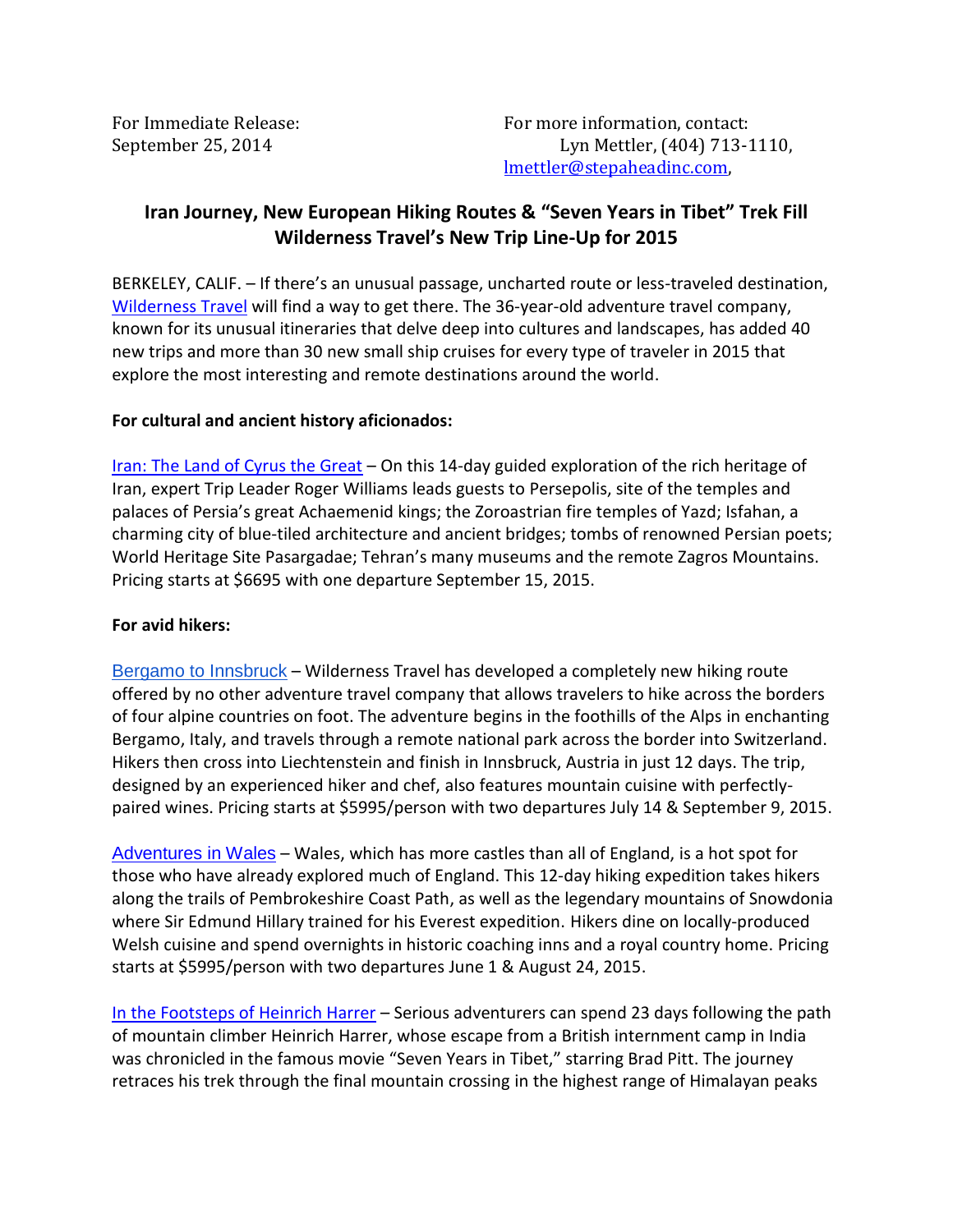near Lhasa and along the way visits remote heritages, holy lakes and monasteries. Pricing starts at \$8495/person with one departure September 6, 2015.

#### **For foodies:**

[Hiking in Cornwall](http://www.wildernesstravel.com/trip/england/cornwall-culinary-hiking-history-adventure) – This new trek along both the rocky northern and sandy southern coasts of Cornwall will appeal to foodies, who can sample gourmet meals at the many restaurants where several legendary chefs, including Jamie Oliver and Rick Stein, have set up shop. Cornwall, the land of smugglers and pirates, offers some of the best coastal hiking in all of Europe and is known for its picture-perfect seaside villages unchanged for centuries along with lovely hotels. Pricing starts at \$5895/person with two departures: June 20 & September 7, 2015.

#### **For bird watchers and wildlife lovers:**

[Rivers of West Africa](http://www.wildernesstravel.com/trip/senegal/west-africa-dakar-to-gambia-river-cruise) – On this 8-day small ship cruise, Wilderness Travel navigates the waterways of the Gambia and Saloum rivers, visiting a UNESCO Biosphere Reserve, which is an important bird and wildlife habitat; Kunta Kinteh Island, a UNESCO World Heritage Site named after Alex Haley's book "Roots;" small African villages; Baboon Island, home of the Chimpanzee Rehabilitation Project; and Kiang West National Park with more than 250 species of birds. Pricing starts at \$1990/person with 11 departures January-March 2015.

### **For water lovers and serious snorkelers:**

[Snorkeling Expedition to Wakatobi](http://www.wildernesstravel.com/trip/indonesia/wakatobi-snorkeling-expedition) - Marine Biologist and Trip Leader Ethan Daniels leads this snorkeling expedition to the Asia-Pacific Coral Triangle. Snorkelers discover the remote Wakatobi National Marine Park, noted for having the highest coral reef biodiversity in the world and described as "underwater Nirvana" by Jacques Cousteau. The award-winning Wakatobi Resort serves as base with evening presentations on marine biology and conservation. Pricing starts at \$5495/person with one departure May 25, 2015.

"It's a great big world out there and there's no limit to where Wilderness Travel is willing to chart a course for our customers," says Barbara Banks, director of marketing and new trip development for Wilderness Travel. "We're excited to announce first-time destinations like Cuba and Iran, as well as wonderful new itineraries to some of the most remote, fascinating and gorgeous locations around the globe."

For more information about the any of the trips or cruises for 2015, call Wilderness Travel at 1- 800-368-2794 or visit [www.wildernesstravel.com.](http://www.wildernesstravel.com/)

#### **About Wilderness Travel**

Wilderness Travel, founded in 1978 and still run by Bill Abbott, a consummate traveler, offers some 200 trips every year to more than 75 destinations around the world. The company is known for its one-of-a-kind detailed itineraries that take travelers deep into an area's culture. There are four ways to travel with Wilderness Travel: [Small Group Adventures;](http://www.wildernesstravel.com/our-trips/small-group-adventures) Private